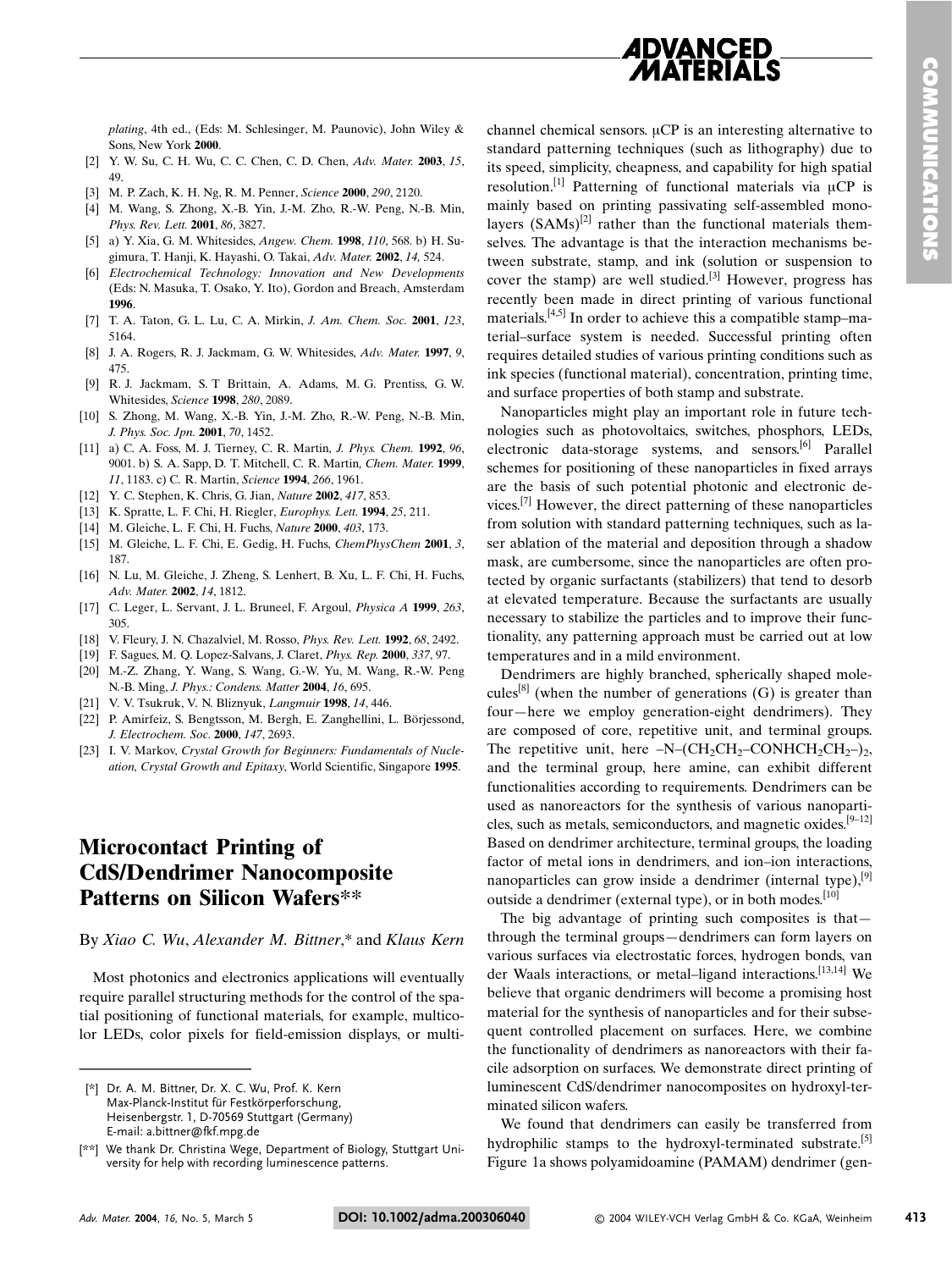

**Figure 1.** Electron micrograph (a), and topographic AFM images (b,c) of printed G8NH $_2$  patterns on an oxidized silicon wafer. Ink: 2.5  $\mu$ M  $\overline{\textsf{G8}}$  NH<sub>2</sub> dendrimer in ethanol.

eration 8) terminated with amine (denoted  $GSNH<sub>2</sub>$ ) printed on a large area (the bright parts are  $G8NH_2$  molecules). It can be seen that  $G8NH_2$  molecules were successfully transferred to the substrate, exactly in the designed pattern. Fine details were revealed by atomic force microscopy (AFM). Figures 1b,c show topographic AFM images of a part of the pattern, obtained in the intermittent contact mode (IC-AFM). The cross-like protrusion (light gray parts) contains the printed dendrimers. From Figure 1c, we can see that  $GSNH_2$ molecules form a rather dense layer with dendrimers homogeneously distributed in the printed region. The height of the layer is 3–4 nm, similar to the thickness of a  $G8NH_2$  monolayer on hydrophilic surfaces.<sup>[14]</sup> The mean roughness of the printed layer is only about  $0.5 \text{ nm}$  at  $5 \mu \text{m}$  scan size.

The ink concentrations were varied from  $0.5-50 \mu M$ . It was found that a good pattern quality could be achieved with concentrations of  $1-5 \mu M$ . Below 1  $\mu$ M, an incomplete dendrimer coverage was observed. Above 5  $\mu$ M of G8NH<sub>2</sub>, inhomogeneous multilayers with aggregates of dendrimers were obtained. The successful pattern transfer of  $G8\,\mathrm{NH}_2$  is based on the formation of hydrogen bonds between the amine groups

of the dendrimer and the hydroxyl groups of the substrate. The dendrimer-dendrimer interaction (in the dendrimer multilayer on the stamp) is obviously weaker than that between dendrimer and wafer, hence dendrimers can be printed.

We used the amine-terminated dendrimers as stabilizers for the growth of CdS nanoparticles, a potential material for blue photoluminescent devices and lasers.  $CdS/G8NH_2$  nanoparticle/dendrimer composites were synthesized by binding  $Cd^{2+}$ ions only to the terminal amine groups. The CdS nanocomposite particles exhibit substantial aging at room temperature (RT), presumably due to Ostwald ripening, indicated by the rapid red shift of the absorption spectra (Fig. 2a) and the absorption bandgap (Figs. 2b,c). Note that pure  $G8NH_2$  and also internal type CdS/G8  $OH^{[15]}$  show no aggregation behavior, hence we infer an external-type composite here.



Figure 2. a) Evolution of absorption spectra of CdS/G8 NH<sub>2</sub> nanocomposites in methanol upon room temperature (RT) aging. Spectra were taken after 0, 100, 130, 255 min, 1, 2, 5, 6, 7, 9, and 12 days. b) Corresponding change in photoluminescence spectra (excited at 320 nm, optical path length 1 cm). c) Absorption bandgap (triangles) and photoluminescence yield (squares) versus RT aging time. d) Topographic AFM images of  ${\sf CdS/G8\,NH_2}$  nanocomposites on oxidized silicon wafers. The composites were RT-aged 2, 3, 8, and 18 days in methanol before adsorption.

The photoluminescence (PL) from CdS nanoparticles is dominated by emission from a defect state, since the energy difference between the bandgap and the PL maximum is  $\sim$  0.8 eV. With RT aging, the PL also shows a gradual red shift,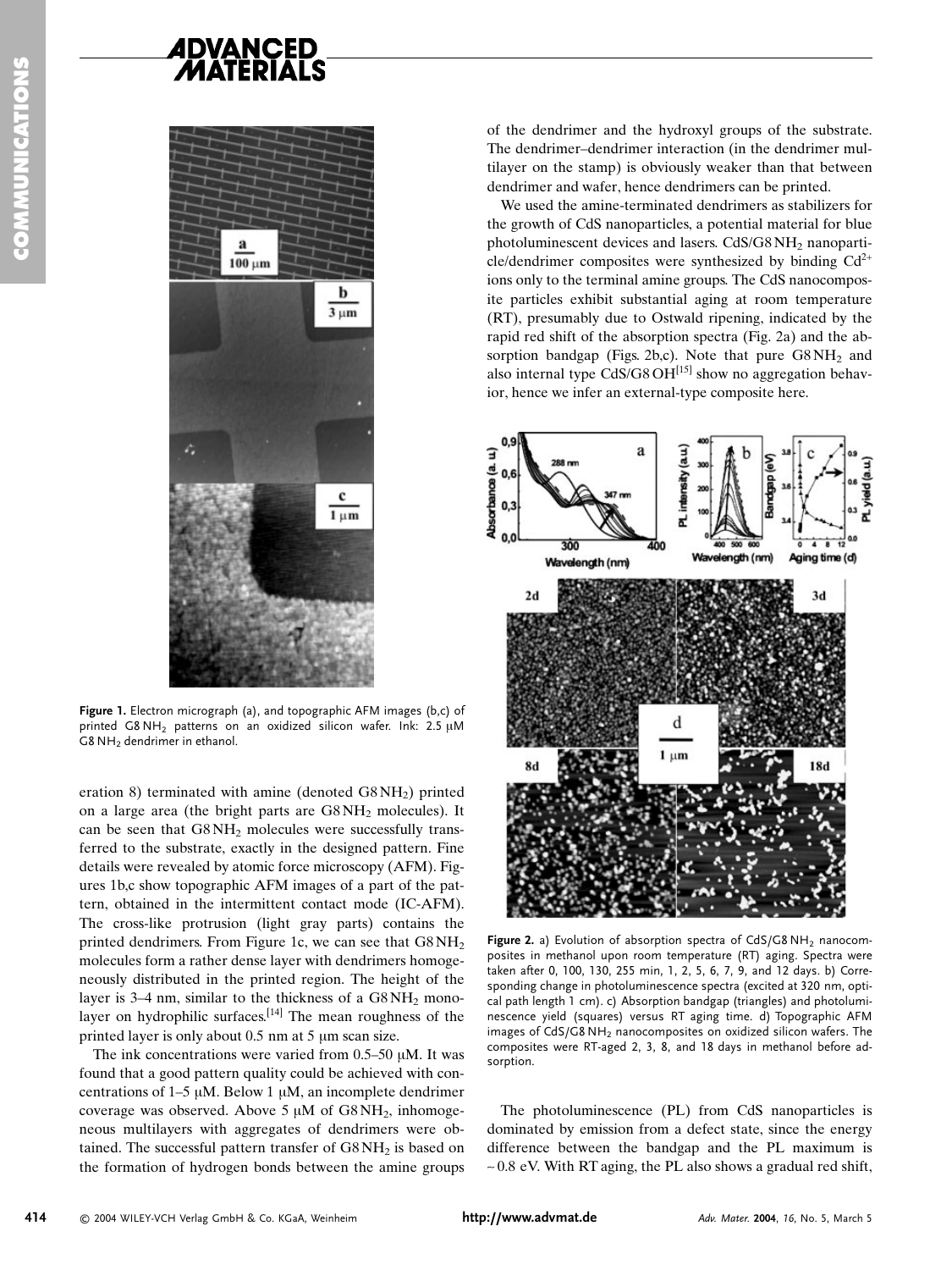## DVANCED

but the degree of the red shift is much less than that in the absorption spectra. This difference is due to the fact that larger CdS nanoparticles show more efficient photoluminescence (as seen in excitation spectra not shown here). Very small nanoparticles do not emit, possibly due to a large amount of nonradiative centers around their surface. The most obvious change in PL spectra is that the PL intensity increases with RT aging, as shown in Figures 2b,c. The PL yield can increase tenfold upon RT aging.

The Ostwald ripening growth also causes changes in the morphology of the nanocomposites. Figure 2d presents topographic IC-AFM images of nanocomposites that were aged before adsorption. During RT aging the particle heights increase from 10 nm to 60 nm, and the shape and size distributions broaden, suggesting the formation of supramolecular aggregates. The affinity to the oxidized silicon surface decreases. We term this stage "aged aggregates". The height of a single  $GSNH<sub>2</sub>$  on a hydrophilic substrate is around 3 nm, while the diameter of the CdS nanoparticles was calculated to be  $\sim$  2 nm (determined with the tight-binding approach or the pseudopotential method<sup>[16]</sup>). Fresh nanocomposites exist mainly as an aggregate of two or three  $G8NH_2$  molecules (judged from the height of AFM images) with several small CdS nanoparticles (judged from the calculated diameter of the nanoparticles by assuming one CdS per  $G8NH<sub>2</sub>$ ). For aged aggregates, the morphology becomes more complicated due to aggregation processes. The AFM result we show here agrees with the results from other methods, such as  $TEM^{[11]}$ and dynamic light scattering<sup>[11]</sup> for CdS/G4 dendrimer composites, and small angle X-ray and neutron scattering<sup>[12]</sup> for  $CuS/G4$  dendrimer composites. Since pure  $G8NH<sub>2</sub>$  molecules in methanol do not show this aggregation behavior, we believe that on the one hand the Ostwald ripening causes the growth of the CdS nanoparticles themselves, and on the other, it also causes the agglomeration of intact nanocomposites. This leads to the formation of supramolecular aggregates. Despite this aggregation, the CdS nanoparticles remain distinct entities (see UV/visible absorption spectra of Fig. 2a) and do not coalesce, because they are stabilized by the dendrimers.

 $CdS/G8NH<sub>2</sub>$  nanocomposites, similar to dendrimers, can in principle be used as inks and transferred to hydroxyl-terminated substrates. Figure 3a is an electron micrograph of printed  $CdS/G8NH<sub>2</sub>$  nanocomposites on a large area. Figures 3b, c are topographic IC-AFM images of the pattern. Similar to  $G8NH_2$  itself, these  $CdS/G8NH_2$  nanocomposites are also good inks and are easily transferred to the substrate: different from pure  $G8NH_2$ , the nanocomposites do not form a dense layer. They show, however, a homogeneous distribution. As shown in Figure 2c, RT aging of nanocomposites can lead to a ~tenfold increase in PL efficiency. We observed PL patterns of printed aged nanocomposites with a fluorescence microscope. Figure 4a is a luminescence image of a CdS/  $GSNH<sub>2</sub>$  pattern (aged nanocomposites). Control patterns formed from pure  $G8NH_2$  showed no luminescence images. The PL of the nanocomposites shows typical irreversible quenching on a timescale of 10 s, indicating fast oxidation of



Figure 3. Electron micrograph (a), and topographic AFM images (b,c) of  $\mathsf{CdS/G8}\,\mathsf{NH}_2$  patterns on an oxidized silicon wafer, printed after 22 day RT aging in methanol. The feature size in the pattern is 8  $\mu$ m. The ink concentration was 0.23 mM CdS (calculated from the added  $S^{2-}$ ) in 1.83  $\mu$ M G8 NH<sub>2</sub>/methanol.

the CdS nanoparticles by oxygen under UV irradiation. However, the homogeneity of the luminescence intensity in the patterns is poor because we used a high ink concentration. We recorded topographic IC-AFM images (Fig. 4b) of the same sample (not at the same position). They prove that the distribution of nanocomposites on printed regions is indeed inhomogeneous.

The successful printing of  $CdS/G8NH_2$  on a hydrophilic silicon wafer is based on the interactions between the amine groups of dendrimers and the hydroxyl groups on the silicon wafer. Since the CdS nanoparticles are located at the surface of the  $G8NH_2$  molecules, a certain fraction of the amine groups is directly bound to the nanoparticles. The unbound amine groups can form hydrogen bonds with hydroxyl groups on the surface. This leads to the successful transfer of nanoparticle composites from stamp to substrate. On the one hand the dendrimers act as stabilizers for CdS nanoparticles, on the other, they act as media between nanoparticles and the surface.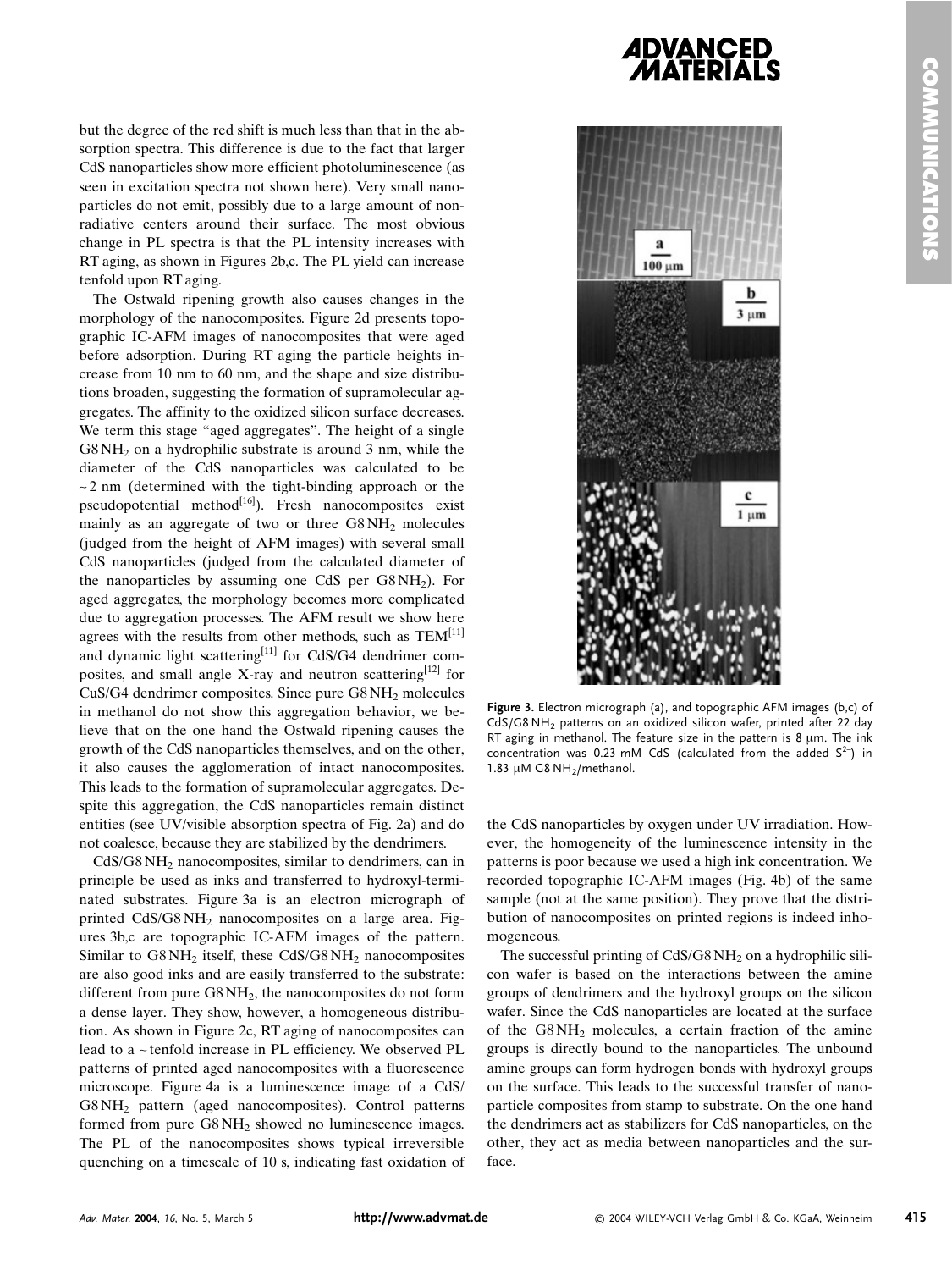# **ADVANCED**





Some further results indicate that indirect patterning of  $CdS/G8NH<sub>2</sub>$  via solution adsorption is indeed as problematic as we had expected, e.g., we observed a much lower selectivity when the nanocomposites were adsorbed from solution on printed alkanethiolate patterns on gold: the bare gold and the thiolate patterns were both covered. In addition, the coverage on (unpatterned) solution-adsorbed thiolate was lower than on printed thiolate, presumably due to a lower ordering in the adsorbed thiolate layer.

## Experimental

Silicon wafers (orientation (100), Crystal, Berlin) were terminated by silicon oxide with hydroxyl groups by standard RCA procedure: 15 min immersion into a  $340-350$  K 1:1:5 mixture of 25% NH<sub>4</sub>OH (VLSI Selectipur, Merck)/31 %  $H_2O_2$  (VLSI Selectipur, Merck)/water (Millipore, 18 M $\Omega$ cm); 15 min immersion into a 340–350 K 1:1:5 mixture of 37 % HCl (Suprapur, Merck)/30 %  $\rm H_2O_2$ /water. We term these samples "oxidized silicon wafers". Poly(dimethylsiloxane) stamps (Sylgard 184, Dow Corning) were formed on flat polystyrene dishes or on patterned silicon wafer masters (IBM Zürich; before first use the master was rendered hydrophobic with fluoroalkyl-trichlorosilane vapor).

Polyamidoamine (PAMAM) dendrimer (generation 8) terminated with amine (Dendritech, Inc., Midland)), here referred to as  ${\rm G8\,NH_{2},}$ was dissolved in 99.8% ethanol (Roth) with concentrations  $0.5 \mu M -$ 50 µM. 200 µL G8 NH<sub>2</sub> was diluted with methanol to 10 mL (5.5 µM  $G8NH<sub>2</sub>$ ), then 10 mL of 2 mM Cd(CH<sub>3</sub>COO)<sub>2</sub> and 10 mL of 0.7 mM  $Na<sub>2</sub>S$  in methanol were added to the dendrimer solution sequentially. After reaction, the nanocomposites were stored in a  $-35^{\circ}$ C freezer to

reduce the Ostwald ripening growth of nanoparticles. The final concentration of G8 NH<sub>2</sub> in the solution was 1.83  $\mu$ M. The Cd<sup>2+</sup>/S<sup>2-</sup> ratio was kept to 3:1 since it was found that at this ratio  $CdS/G8NH_2$  nanocomposites could be successfully printed. Before adsorption and printing, nanocomposites were dialyzed (Slide-A-Lyzer 10000 MWCO caps, KMF, Lohmar) against methanol.

A freshly activated flat stamp (150 mW (nominal), 1 mbar oxygen plasma for 10 s) was covered with one drop  $(20 \mu L)$  of ink solution for 25 s, and then blown dry with argon. A freshly activated structured stamp was brought into conformal contact with the inked flat stamp for 25 s, then peeled off and brought into conformal contact with a freshly cleaned silicon wafer for 25 s and peeled off from the substrate. All stamps were activated by oxygen plasma since pure dendrimers form large aggregates on hydrophobic surfaces. Control experiments for  $CdS/G8NH<sub>2</sub>$  nanocomposites indicate that they form much larger aggregates on hydrophobic graphite surfaces than on hydrophilic silicon surfaces.

Absorption spectra were obtained with a Perkin Elmer UV/vis spectrometer Lambda 2. Photoluminescence and excitation spectra were taken with a Perkin Elmer luminescence spectrometer LS 50B. Atomic force microscope (AFM) images of patterns were obtained in intermittent contact mode with a Thermomicroscopes Autoprobe M5. Probes were ultrasharp noncontact silicon cantilevers from MikroMasch. Scanning electron microscope (SEM) images were taken with a JSM-6400 SEM operated at 20 kV. Fluorescence images were obtained on a Zeiss Axiophot miscroscope with a 400 nm excitation filter. mers form large aggregates on<br>ments for CdS/G8NH<sub>2</sub> nanoco<br>larger aggregates on hydrophe<br>philic silicon surfaces.<br>Absorption spectra were obtt<br>trometer Lambda 2. Photolum<br>taken with a Perkin Elmer lumi<br>force microscope (AF

Received: August 19, 2003 Final version: November 17, 2003

- [1] Y. Xia, G. M. Whitesides, Angew. Chem. Int. Ed. 1998, 37, 550.
- [2] a) K. Ha, Y, Lee, D. Jung, J. Lee, K. Yoon, Adv. Mater. 2000, 12, 1614. b) Y. Koide, Q. Wang, J. Cui, D. P. Benson, T. J. Marks, J. Am. Chem. Soc. 2000, 122, 11 266. c) Y. Harada, X. Li, P. W. Bohn, R. G. Nuzzo, J. Am. Chem. Soc. 2001, 123, 8709.
- [3] a) Y. Xia, G. M. Whitesides, J. Am. Chem. Soc. 1996, 117, 3274. b) E. Delamarche, H. Schmid, A. Bietsch, N. B. Larsen, H. Rothuizen, B. Michel, H. Biebuyck, J. Phys. Chem. B 1998, 102, 3324. c) T. Pompe, A. Fery, S. Herminghaus, A. Kriele, H. Lorenz, J. P. Kotthaus, Langmuir 1999, 15, 2398. d) K. R. Finnie, R. Haasch, R. G. Nuzzo, Langmuir 2000, 16, 6968.
- [4] a) L. Yan, X. M. Zhao, G. M. Whitesides, J. Am. Chem. Soc. 1998, 120, 6179. b) J. Lahiri, E. Ostuni, G. M. Whitesides, Langmuir 1999, 15, 2055. c) H. Kind, J. M. Bonard, C. Emmenegger, L. O. Nilsson, K. Hernadi, E. Maillard-Schaller, L. Schlapbach, L. Forro, K. Kern, Adv. Mater. 1999, 11, 1285. d) A. Bernard, J. P. Renault, B. Michel, H. R. Bosshard, E. Delamarche, Adv. Mater. 2000, 12, 1067. e) Z. P. Yang, A. M. Belu, A. Vision, H. Sagg, A. Chilkoti, Langmuir 2000, 16, 7482. f) H. Kind, H. M. Geissler, H. Schmid, B. Michel, K. Kern, E. Delamarche, Langmuir 2000, 19, 6367. g) D. Arrington, M. Curry, S. C. Street, Langmuir 2002, 18, 7788.
- [5] X. C. Wu, A. M. Bittner, K. Kern, Langmuir 2002, 18, 4984.
- [6] A. P. Alivisatos, Science 1996, 271, 933.
- [7] C. H. Lu, N. Z. Wu, F. Wei, X. S. Zhao, X. M. Jiao, J. Xu, C. Q. Luo, W. X. Cao, Adv. Funct. Mater. 2003, 13, 548.
- [8] F. Zeng, S. C. Zimmerman, Chem. Rev. 1997, 97, 1681.
- [9] a) L. Balogh, D. A. Tomalia, J. Am. Chem. Soc. 1998, 120, 7355. b) M. Q. Zhao, L. Sun, R. M. Crooks, J. Am. Chem. Soc. 1998, 120, 4877. c) M. Q. Zhao, R. M. Crooks, Angew. Chem. Int. Ed. 1999, 38, 364. d) M. Q. Zhao, R. M. Crooks, Chem. Mater. 1999, 11, 3379.
- $[10]$  a) J. Zheng, M. S. Stevenson, R. S. Hikida, P. V. van Patten, J. Phys. Chem. B 2002, 06, 1252. b) E. Strable, J. M. Bulte, B. Moskowitz, K. Vivekanandan, M. Allen, T. Douglas, Chem. Mater. 2001, 13, 2201.
- [11] K. Sooklal, L. H. Hanus, H. J. Ploehn, C. J. Murphy, Adv. Mater. 1998. 10. 1083.
- [12] N. C. B. Tan, L. Balogh, S. F. Trevino, D. A. Tomalia, J. S. Lin, *Poly*mer 1999, 40, 2537.